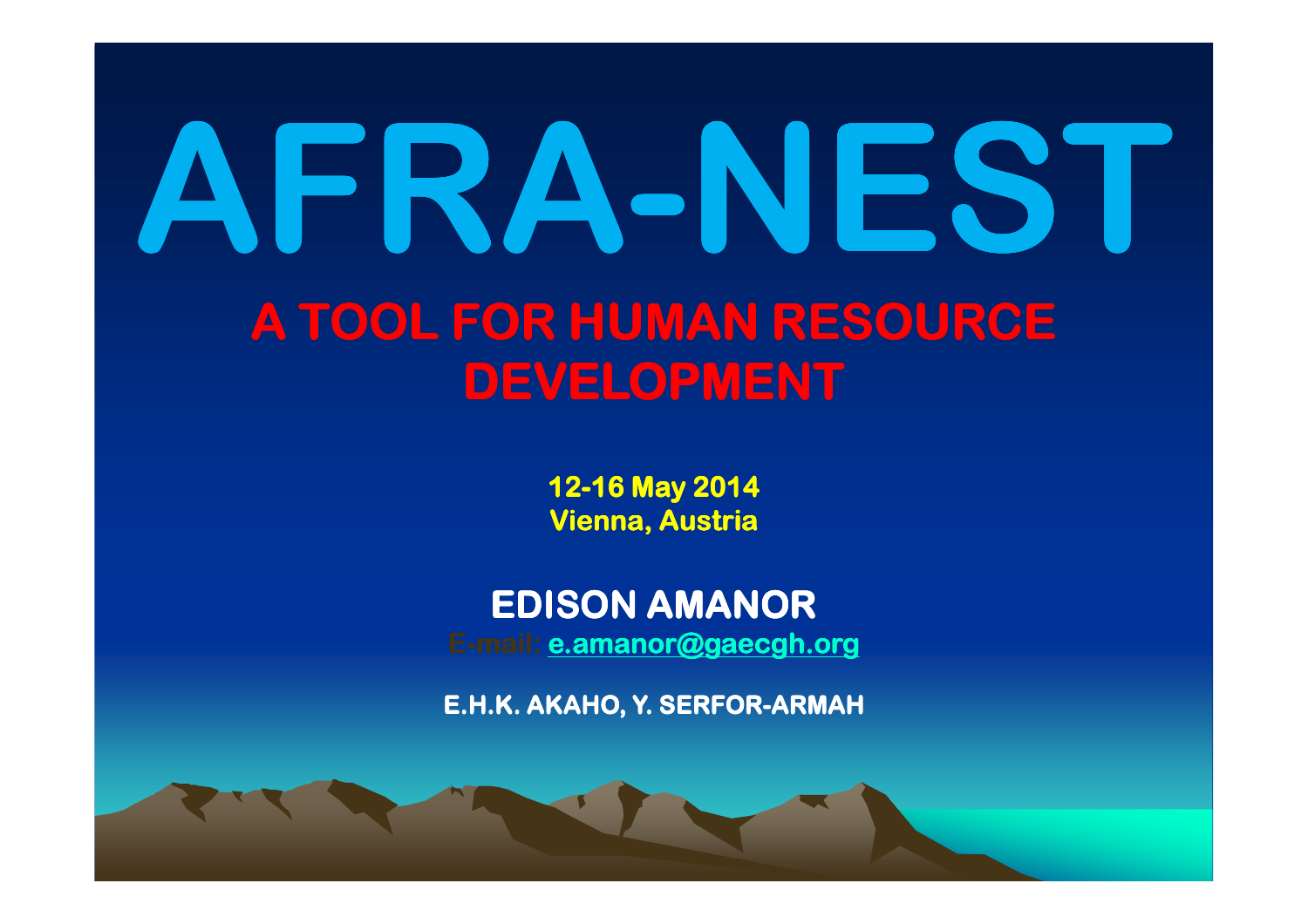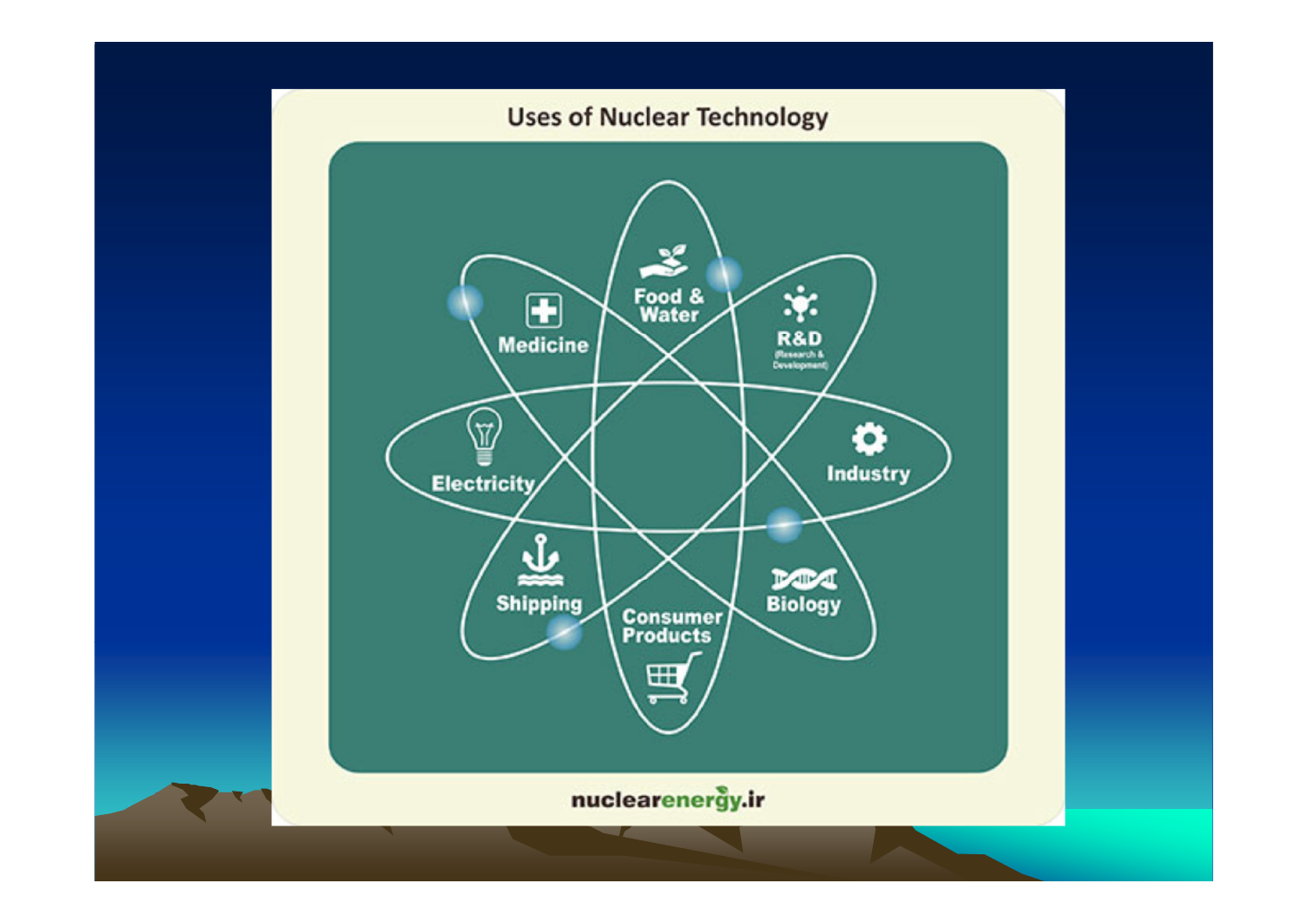#### Nuclear Professionals GHANA



#### Profession

Fig. 2: Distribution of Nuclear Scientists by Profession and Gender (E.A. Agyeman, 2003)

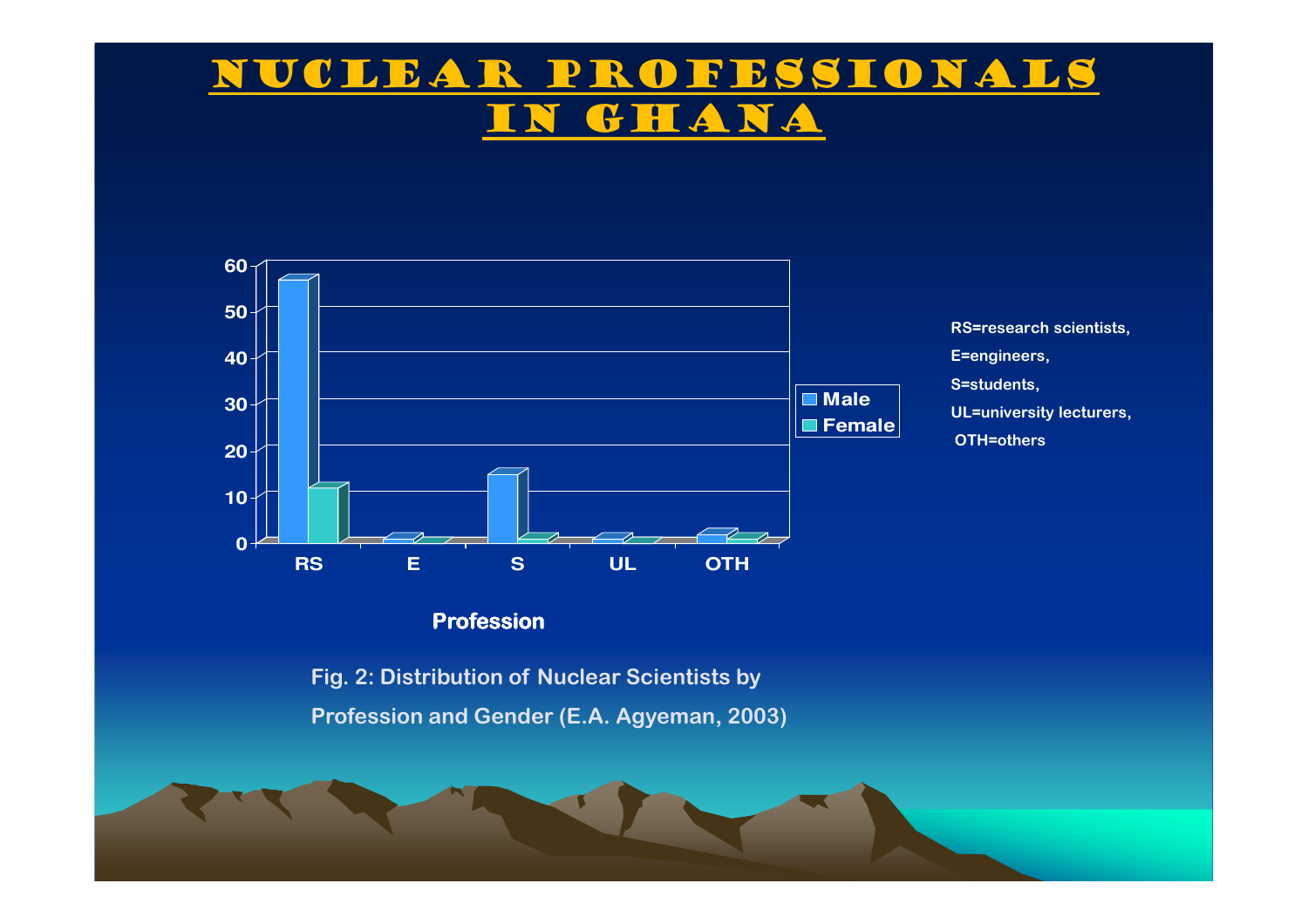#### Nuclear Professionals GHANA

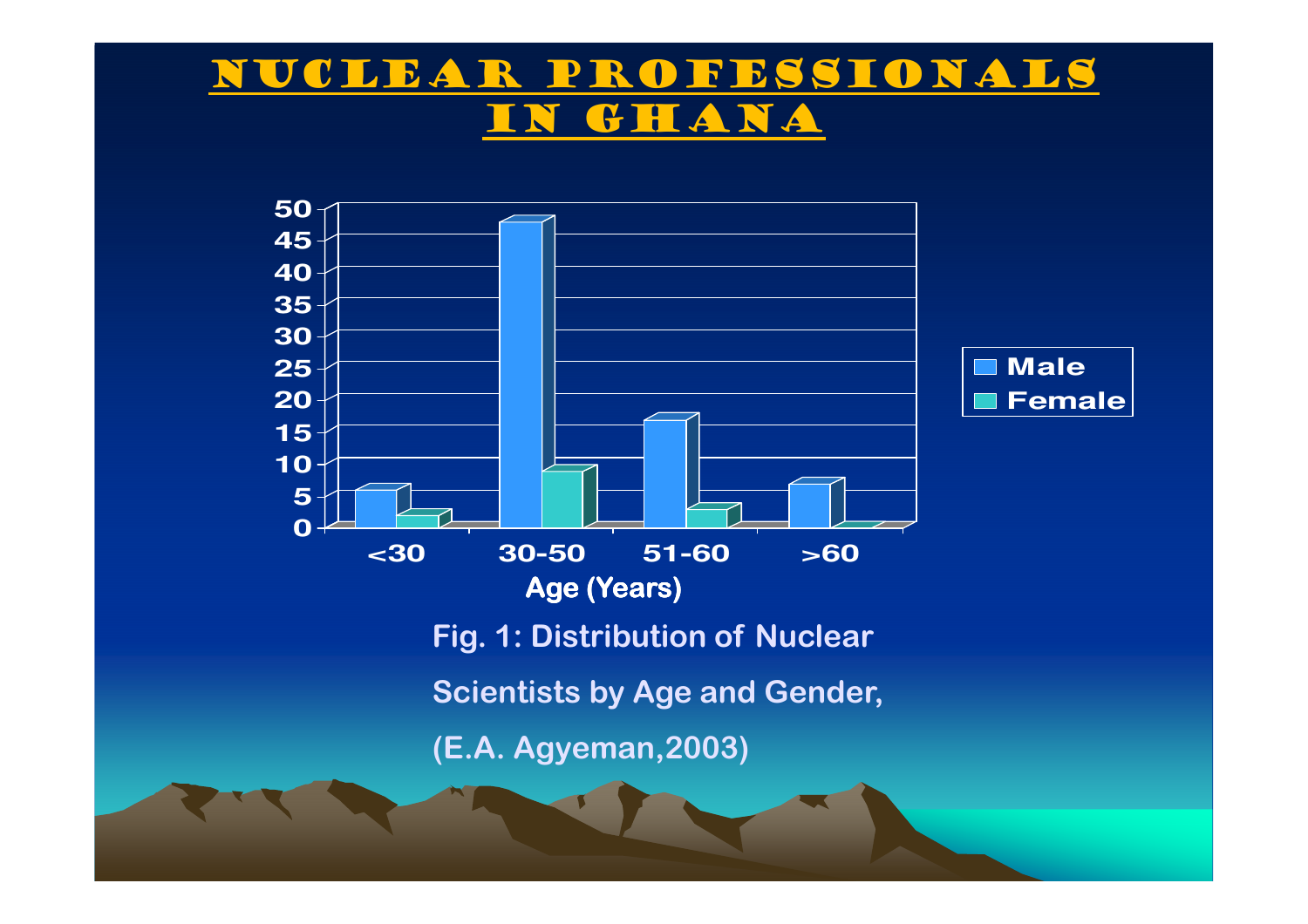#### GRADUATE SCHOOL OF NUCLEAR AND ALLIED SCIENCES GRADUATE SCHOOL OF ALLIED SCIENCESUNIVERSITY OF GHANAIN COLLABORATION WITH GHANA ATOMIC ENERGY COMMISSION GHANA IN COOPERATION WITH INTERNATIONAL ATOMIC ENERGY AGENCY



PRESERVING, MAINTAINING AND ENHANCING NUCLEAR KNOWLEDGE IN AFRICA

15 May 2014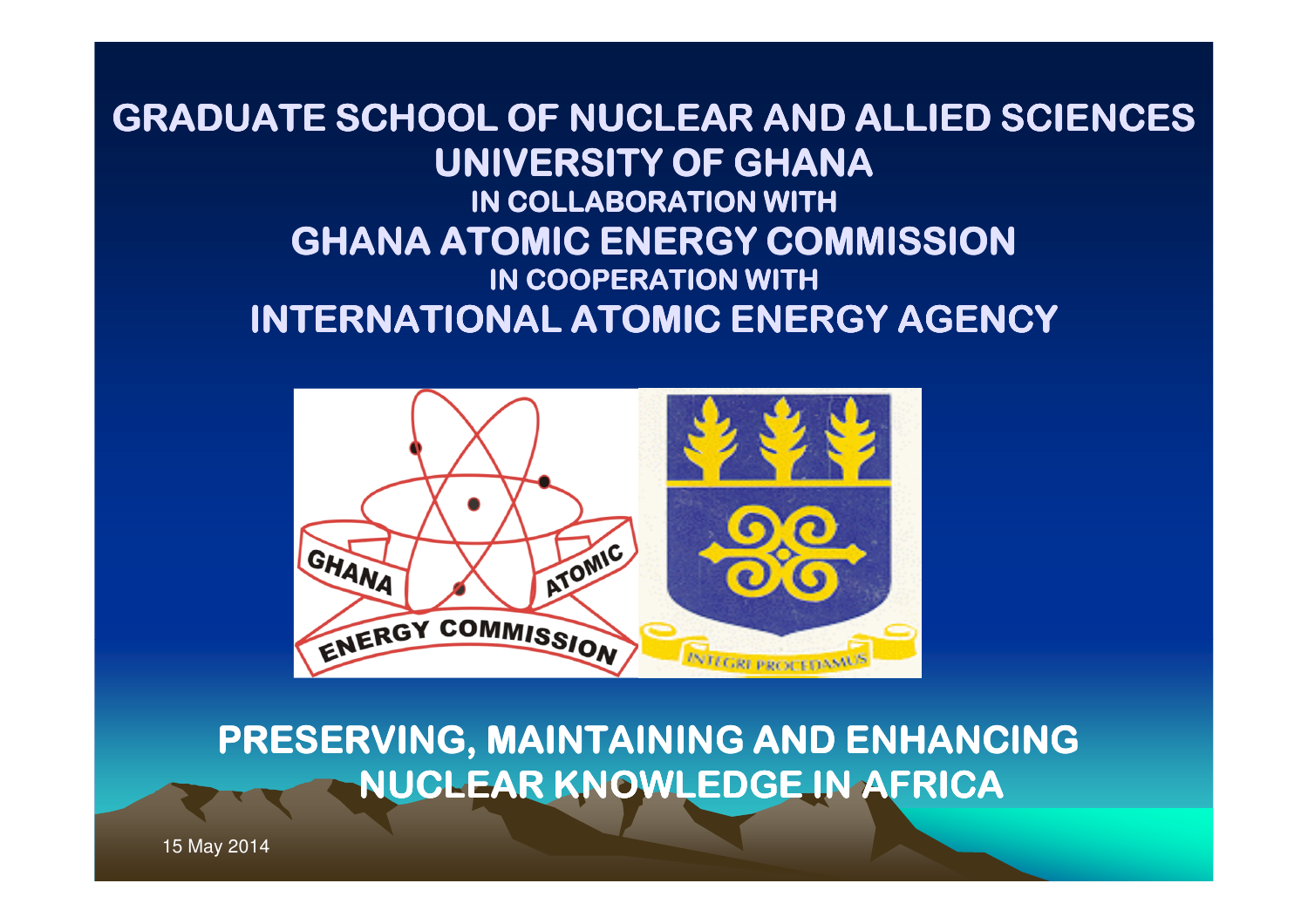#### SNAS - AS RDC:

**This opens a new chapter for cooperation in the region in HR development and research.**

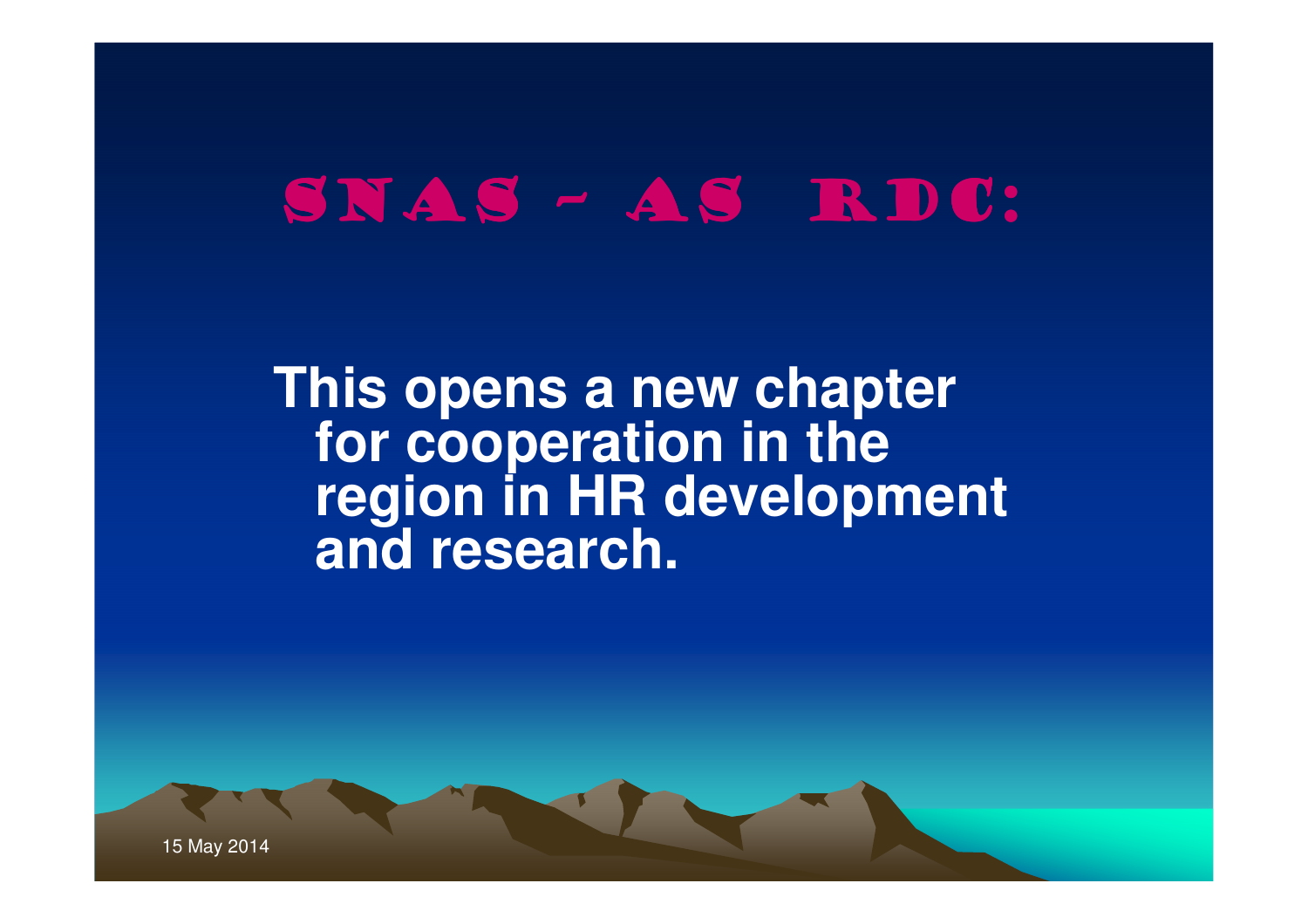• AFRA, an African regional initiative of Member States, has also responded to this importance of HRD by setting up an AFRA High Level Steering Committee (AFRA HLSC) to administer an AFRA Network for Education in Nuclear Science and Technology (AFRA-NEST).

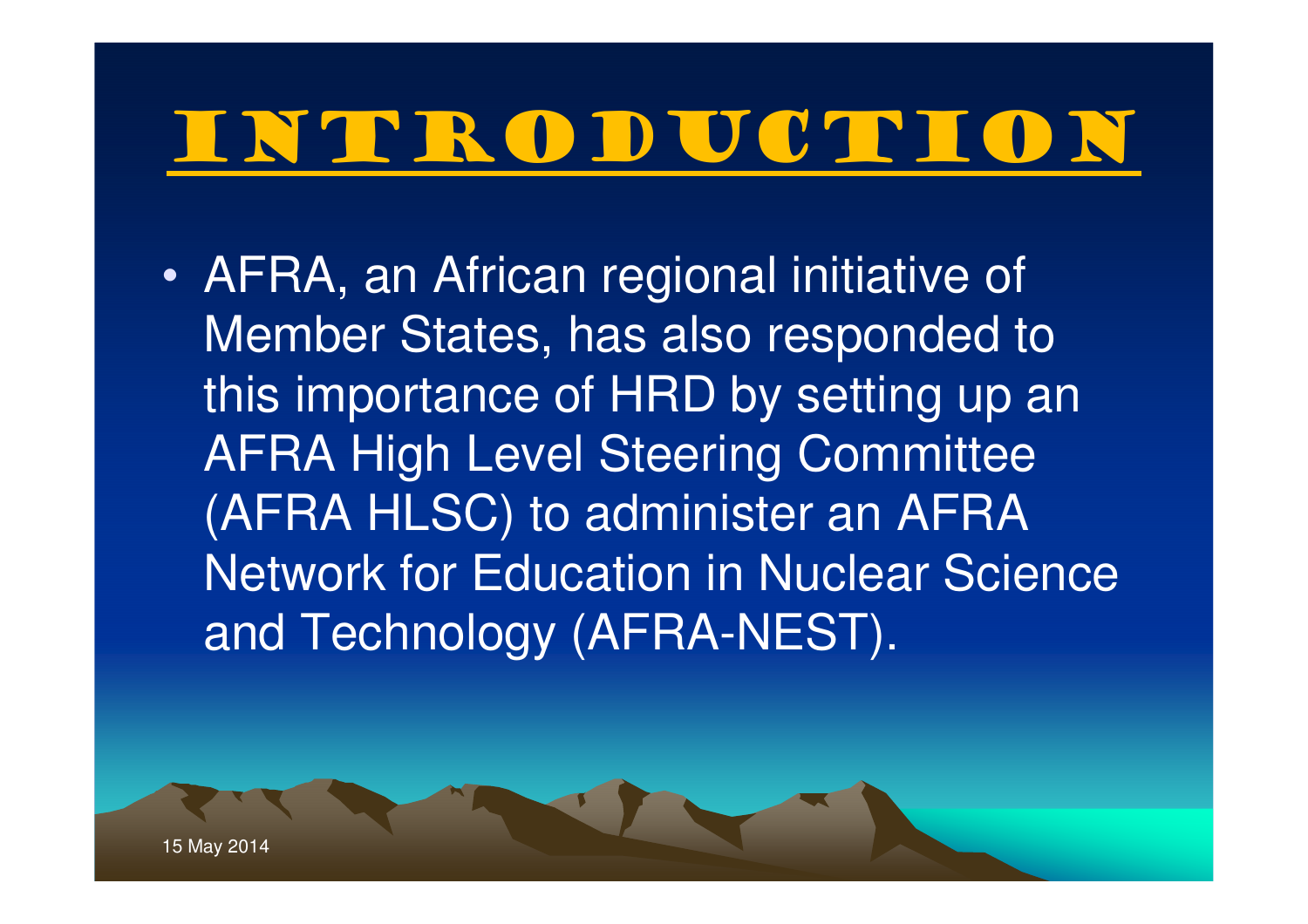• At a meeting of the AFRA Field Management Committee (AFRA FMC) in 2004, it was decided that importance must be given to the improvement of the Human Resource Development (HRD) and Nuclear Knowledge Management (NKM)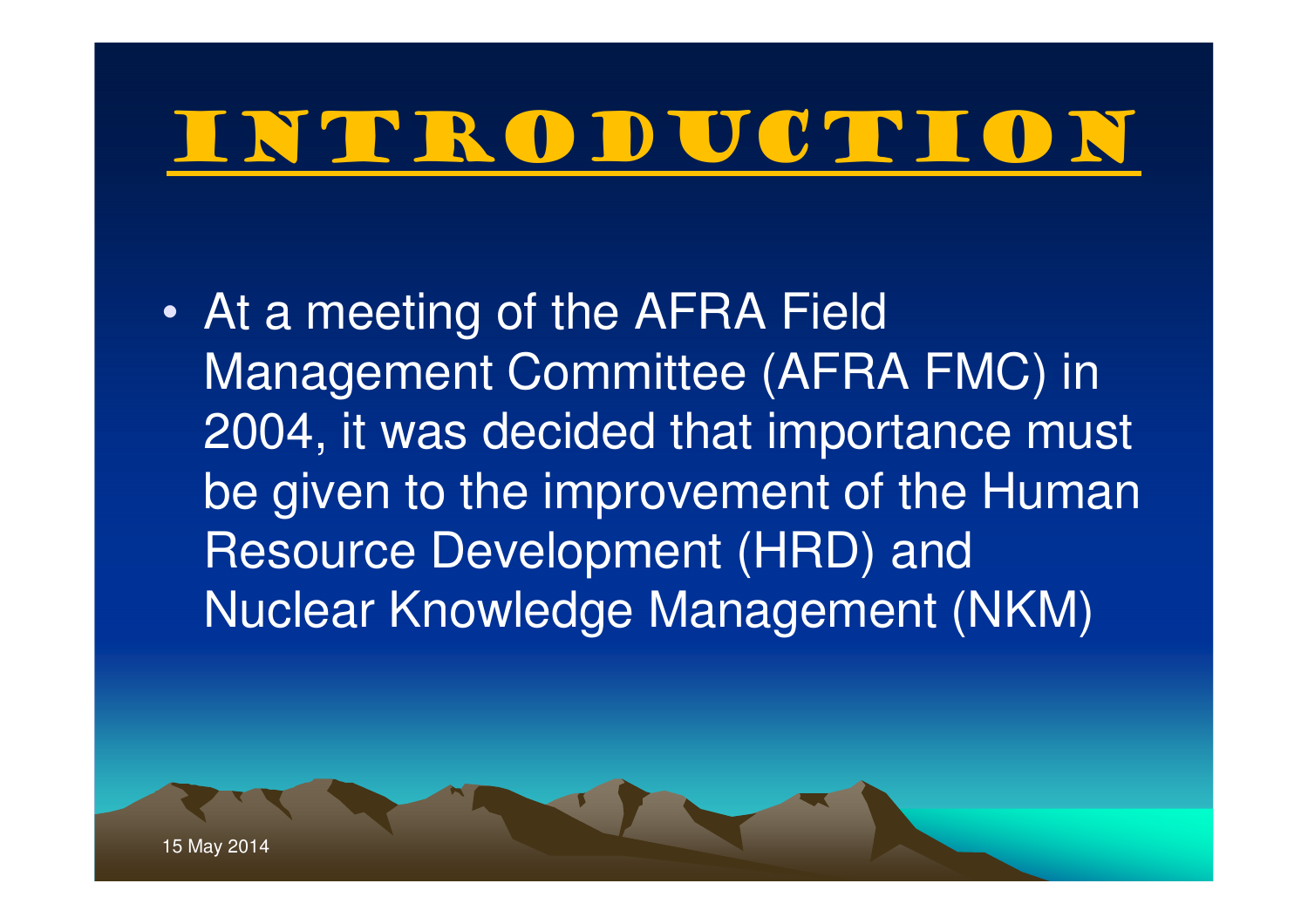- • First Regional Seminar was organized in Dakar in 2005
- •• In Algiers, in 2006, a Task Force Meeting was held with the terms of reference to review the conclusions and recommendations of the Dakar Meeting

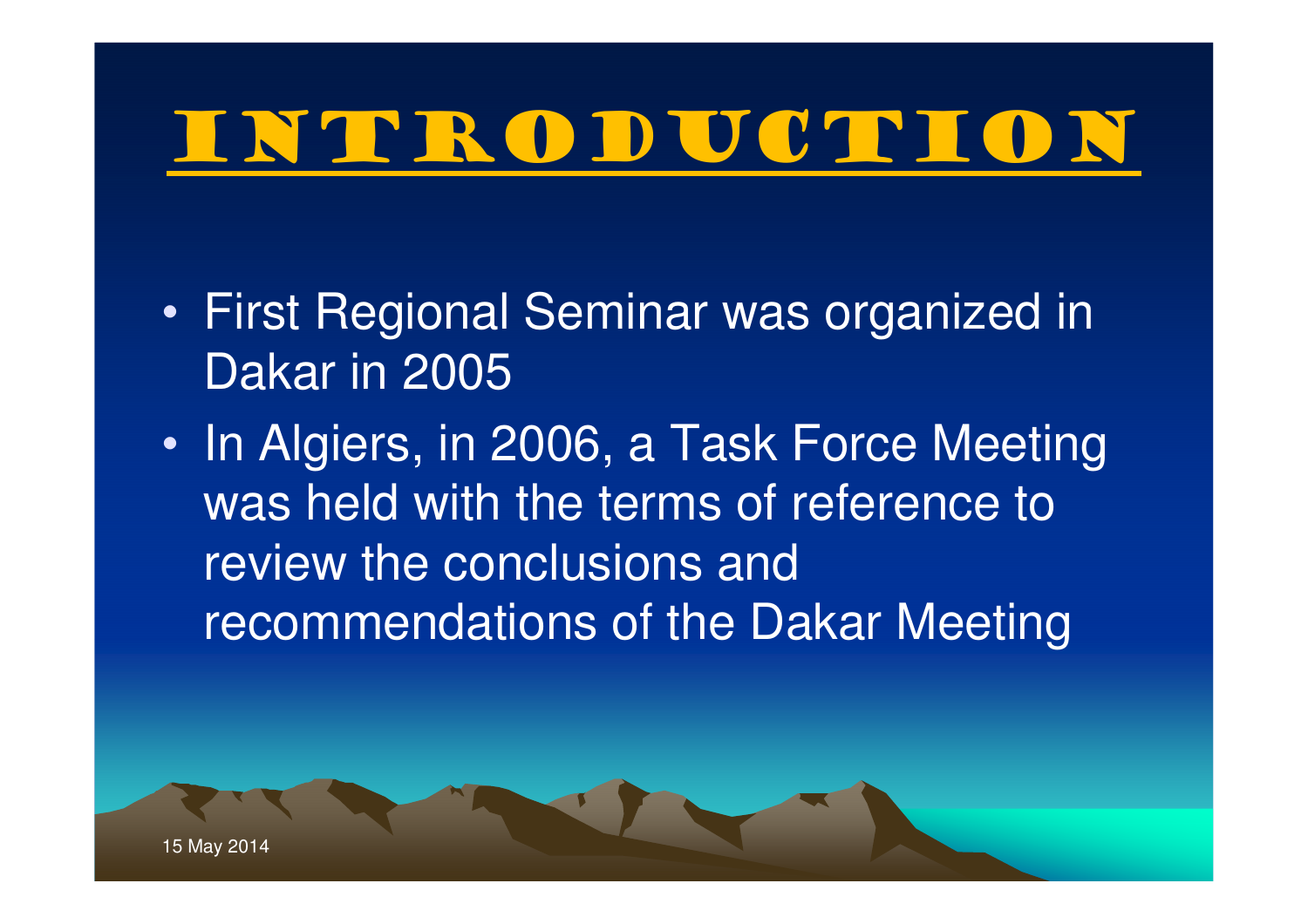- • ASWAN Declaration of 2007
	- Formation of AFRA HLSC
- Recognition of Regional Designated Centers in Professional •and Higher Education in Nuclear Science and Technology
- • Creation of Database on Facilities, resource persons and supporting structures for the establishment of Web-based network and Website
- • Developing proposals for the acquisition and installation of central nuclear advanced facilities for regional cooperation to support R&D, Education and Training.
- •Launching of AFRA – NEST and Hosted in Ghana by SNAS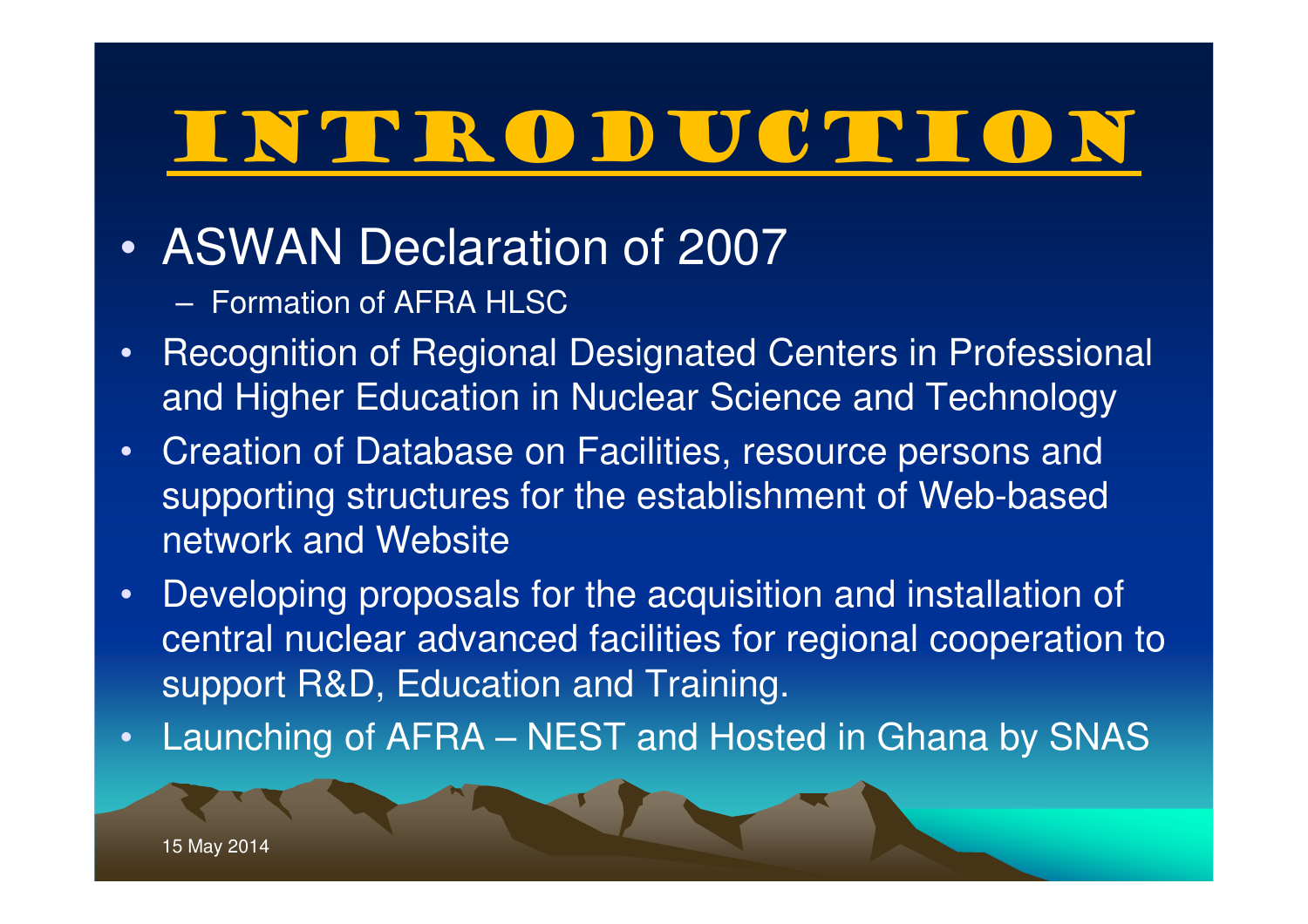

#### AFRA-NEST

 **Sustainable Energy DevelopmentSub-Network(Energy Planning, Nuclear Engineering)**

**Radiation Protection NetworkSub-Network**

**Radiation MedicineSub-Network with VUCCnet**

> **Food & AgricultureSub-Network**

**Water Resource ManagementSub-Network**

15 May 2014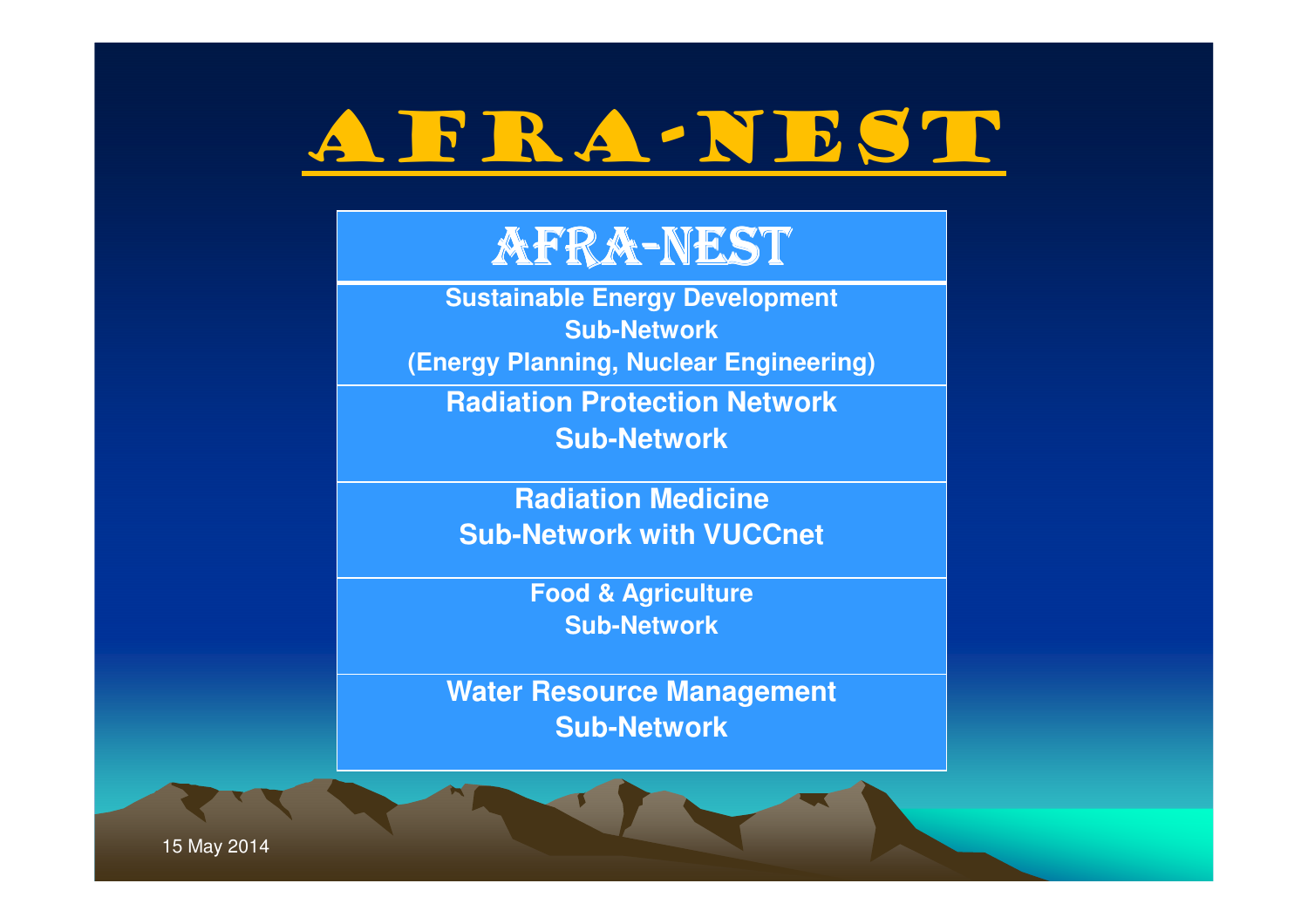

#### $\bullet$ • Institutions in AFRA Member States

#### $\bullet$ Collaborating Members

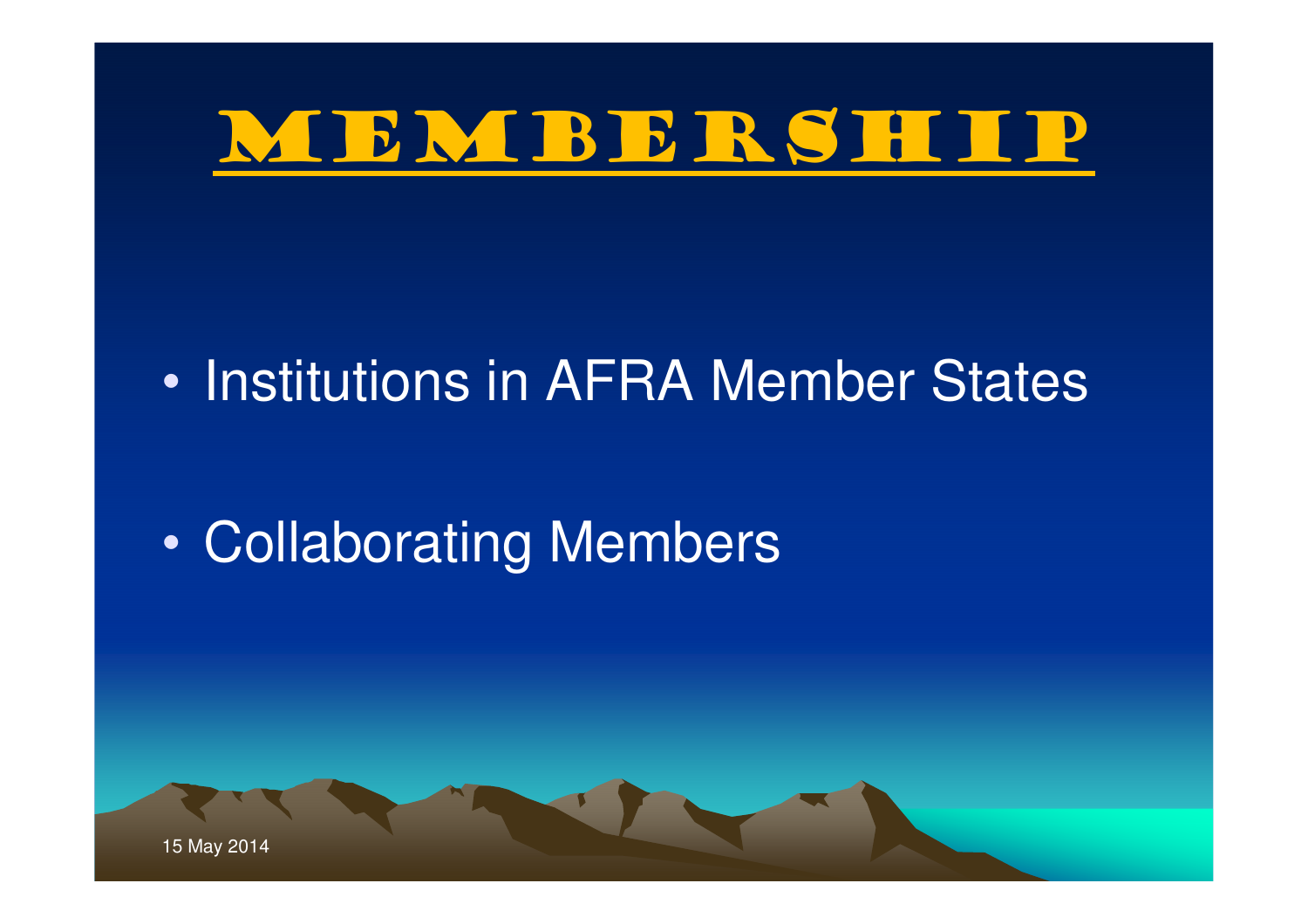#### STATUS

#### •**RDCs**

- Alexandria University of Egypt and SNAS of Ghana run  $\bullet$ Masters program in Nuclear Science and Technology with an option of Nuclear Engineering which could develop Human Resource for Nuclear Power Programmes
- •Algeria, Ghana and Morocco organize Post Graduate Education Course (PGEC) in Radiation Protection.
- • The Regional Learning Management System of AFRA-NEST went on-line in October 2013 with the url; http://lms.afra-nest.org and it's being restructured to be in line with other regional networks like ANENT and LANENT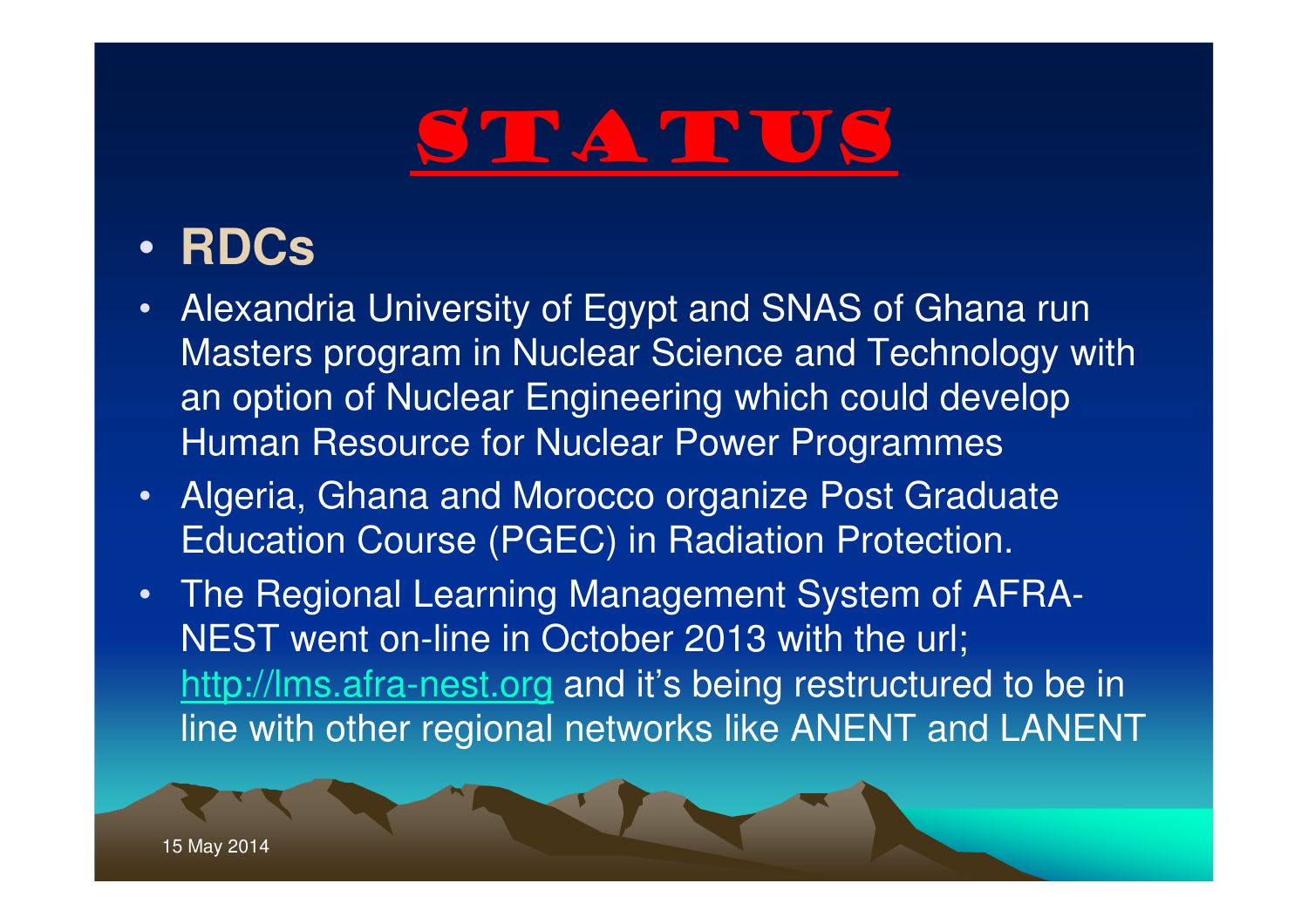### STATUS

- At the First AFRA-NEST General Assembly that •was held in Arusha, Tanzania, in August 2013, four working groups were formed as follows;
	- $\mathcal{L}_{\mathcal{A}}$ Information and Communications Technology (ICT)
	- –Human Resource Development (HRD) Planning
	- –Research Reactors and
	- $\sim$ Human Health Education and Training
- A fifth Working Group for Nuclear Power Development is envisaged to be established during the 2nd General Assembly Meeting in Lusaka, Zambia.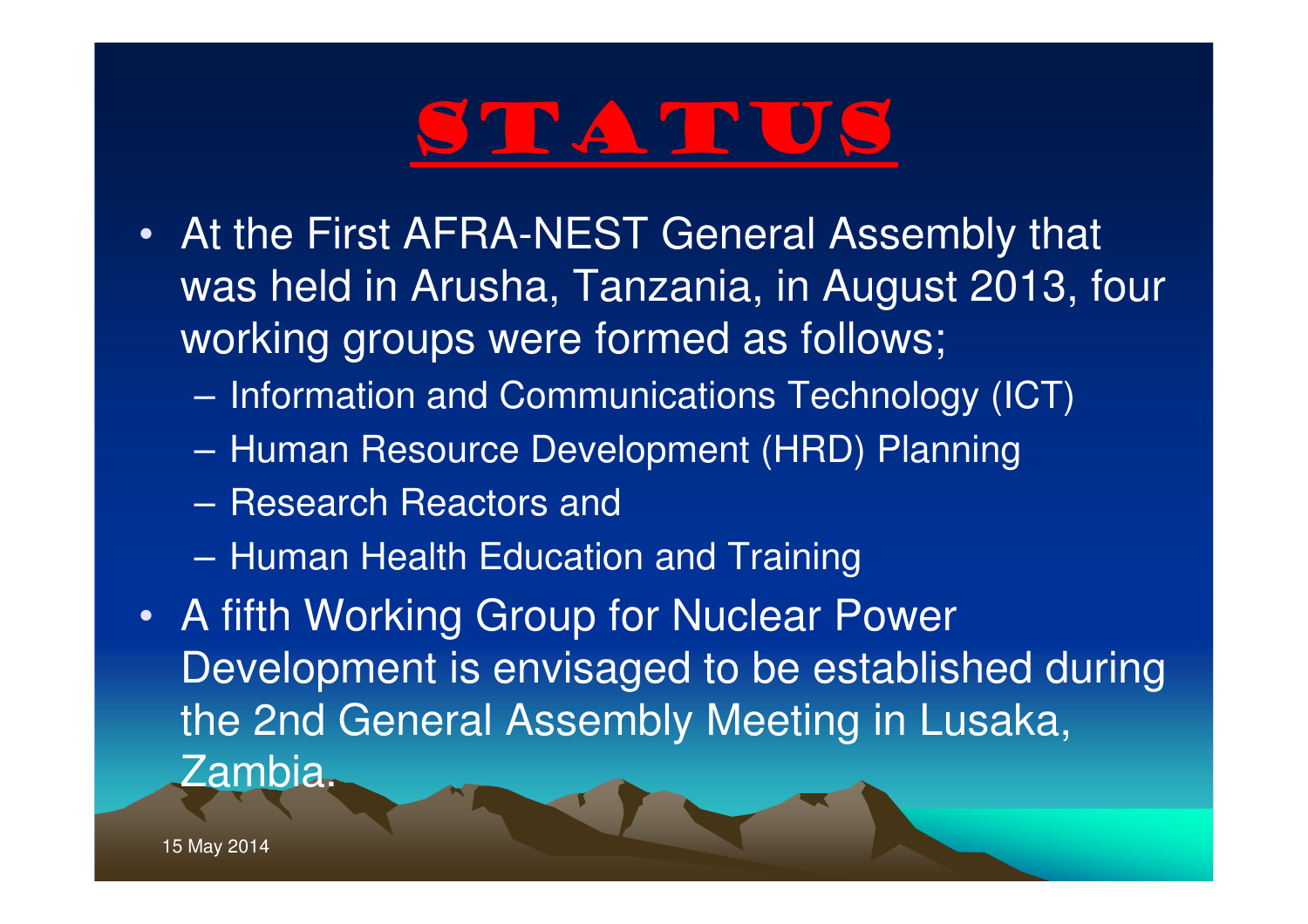**≻As a service of the AFRA Member States,** AFRA-NEST will serve as a reference centre for training of nuclear science and technology professionals for AfricaExchange of information and materials for education and training.

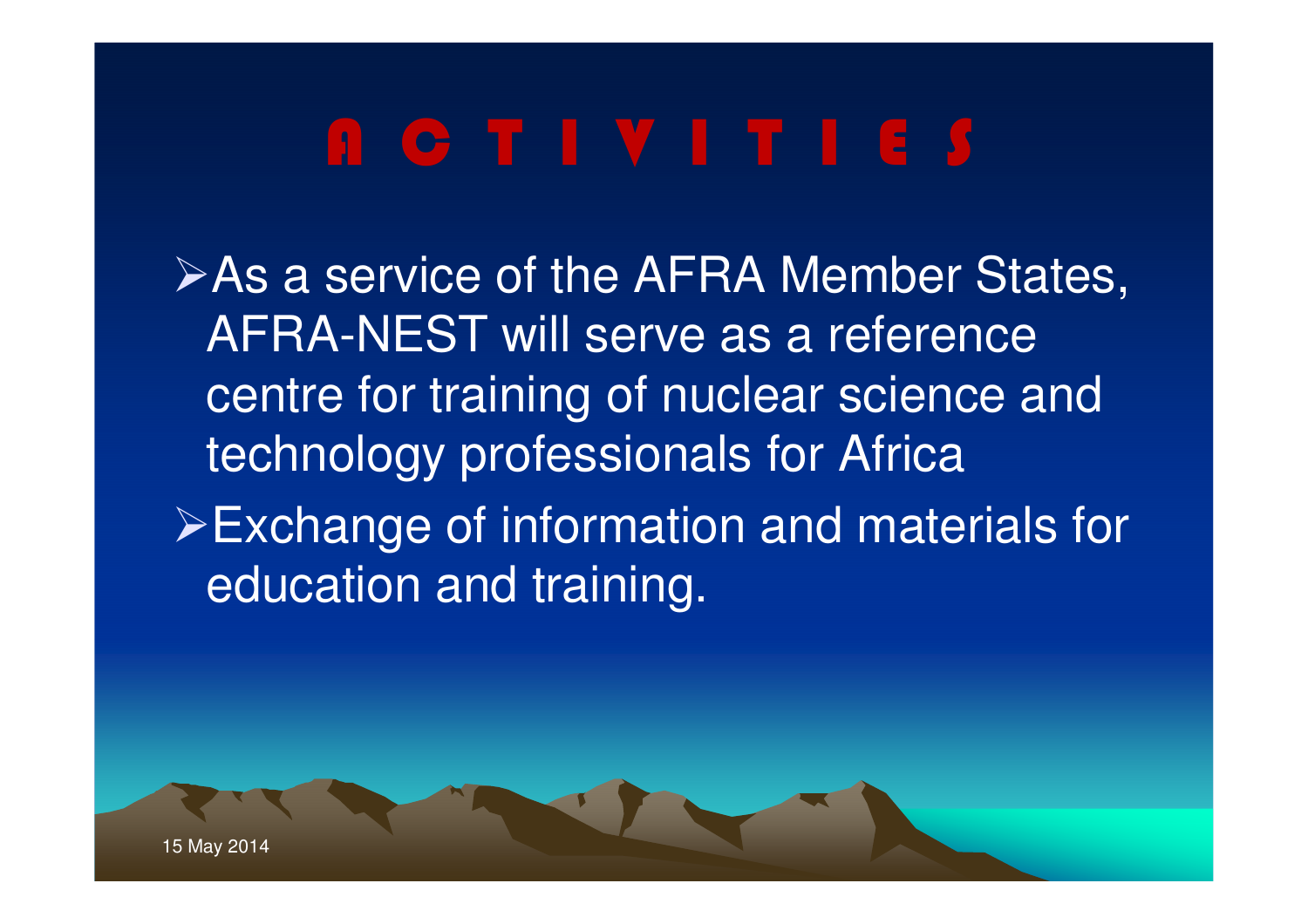**≻Creation of a database of human resource** and equipment.**≻Support e-learning and distance education** in AFRA Member States.**≻Implement AFRA strategy on Human** Resource Development (HRD) and Nuclear Knowledge Management (NKM).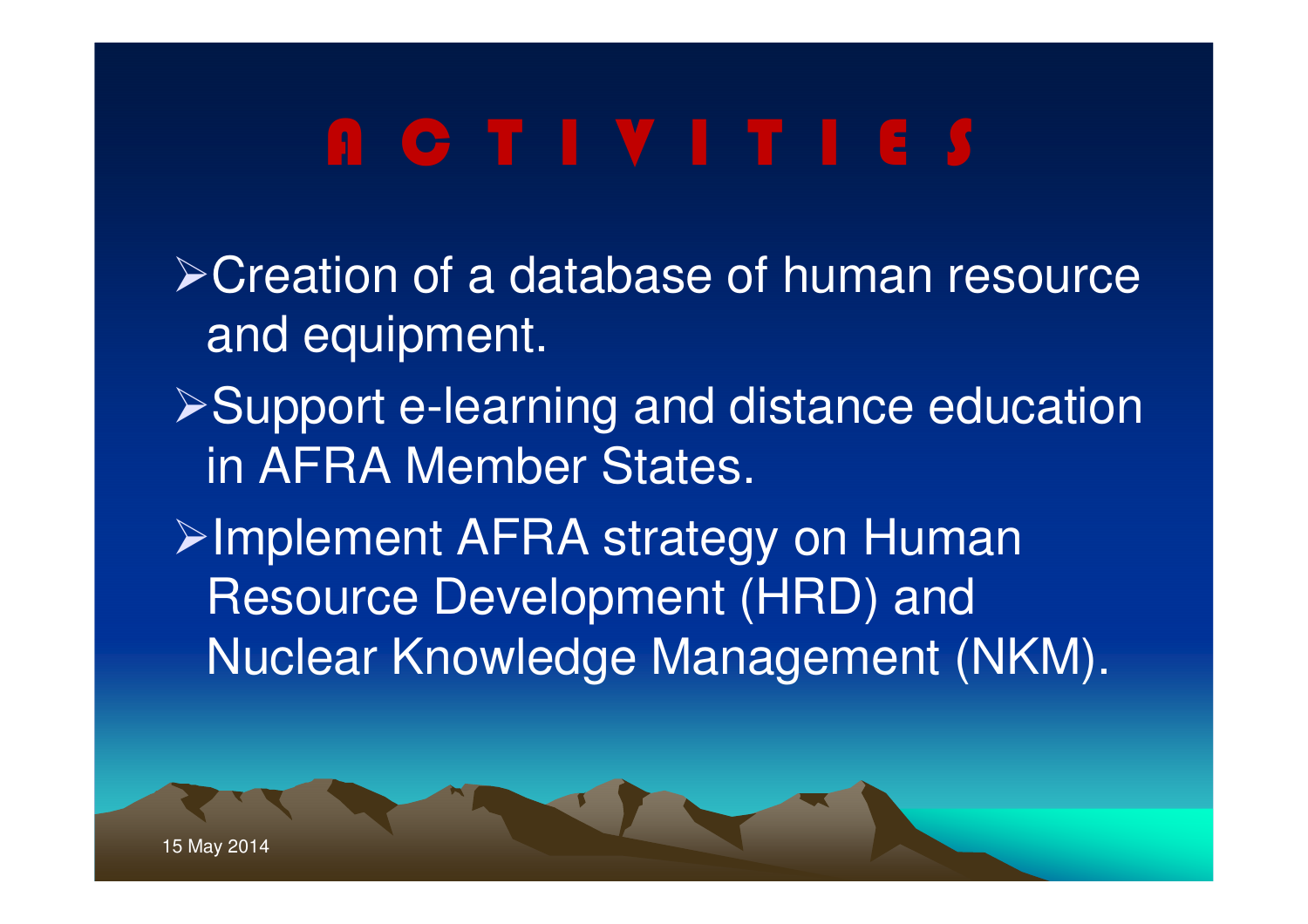**>Training Nuclear Scientist/Engineers,** Technologists and Technicians in the Africa Region using curricular of both power & non-power applications of nuclear technology.

Facilitate cooperation and networking with other Nuclear Education Institutions and National Networks.

15 May 2014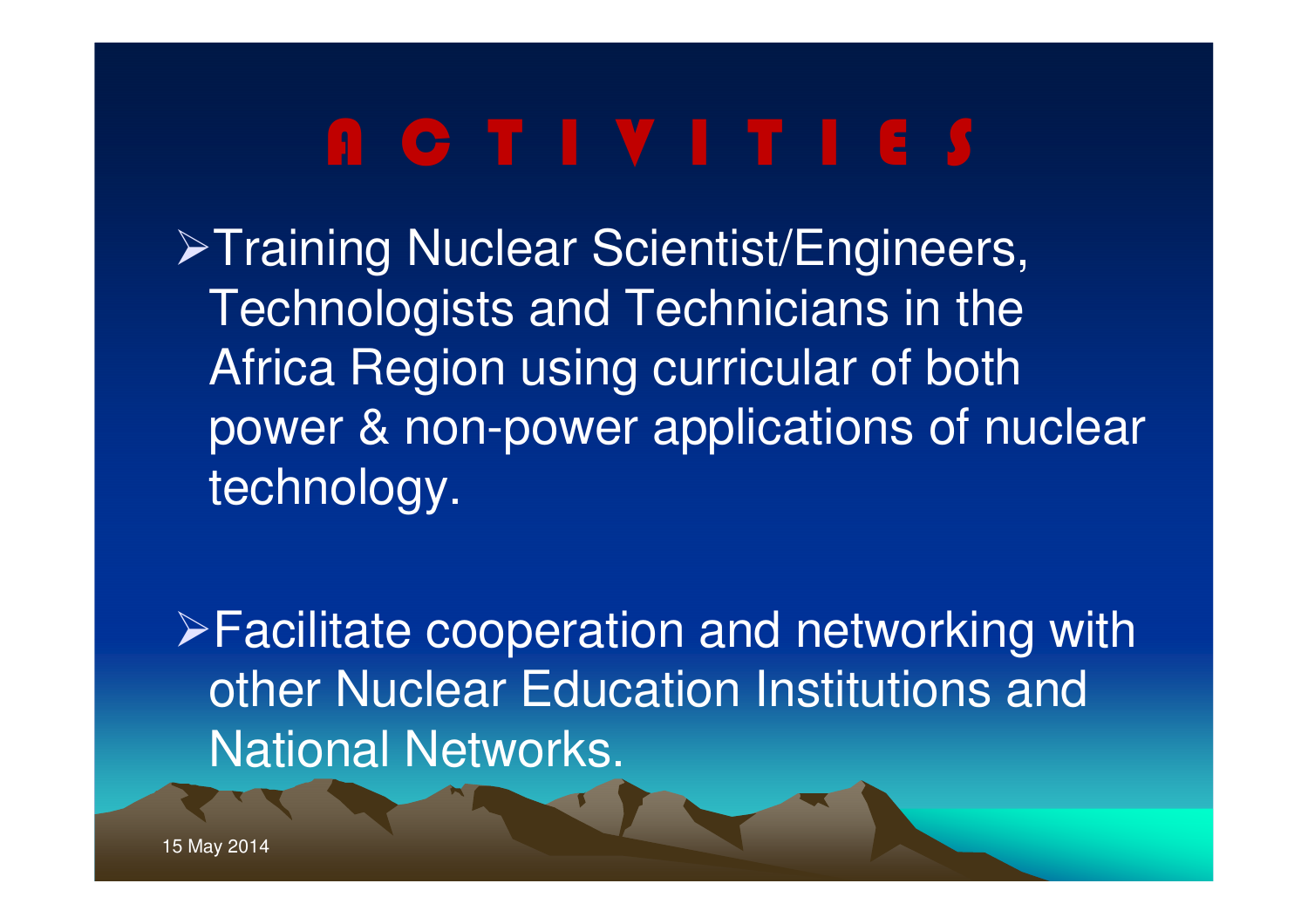- Exchange of students, lecturers and researchers
- Formulation and harmonization of priority Masters Programs.
- Establishing of modalities for mutual recognition of degrees and transfer of credits.

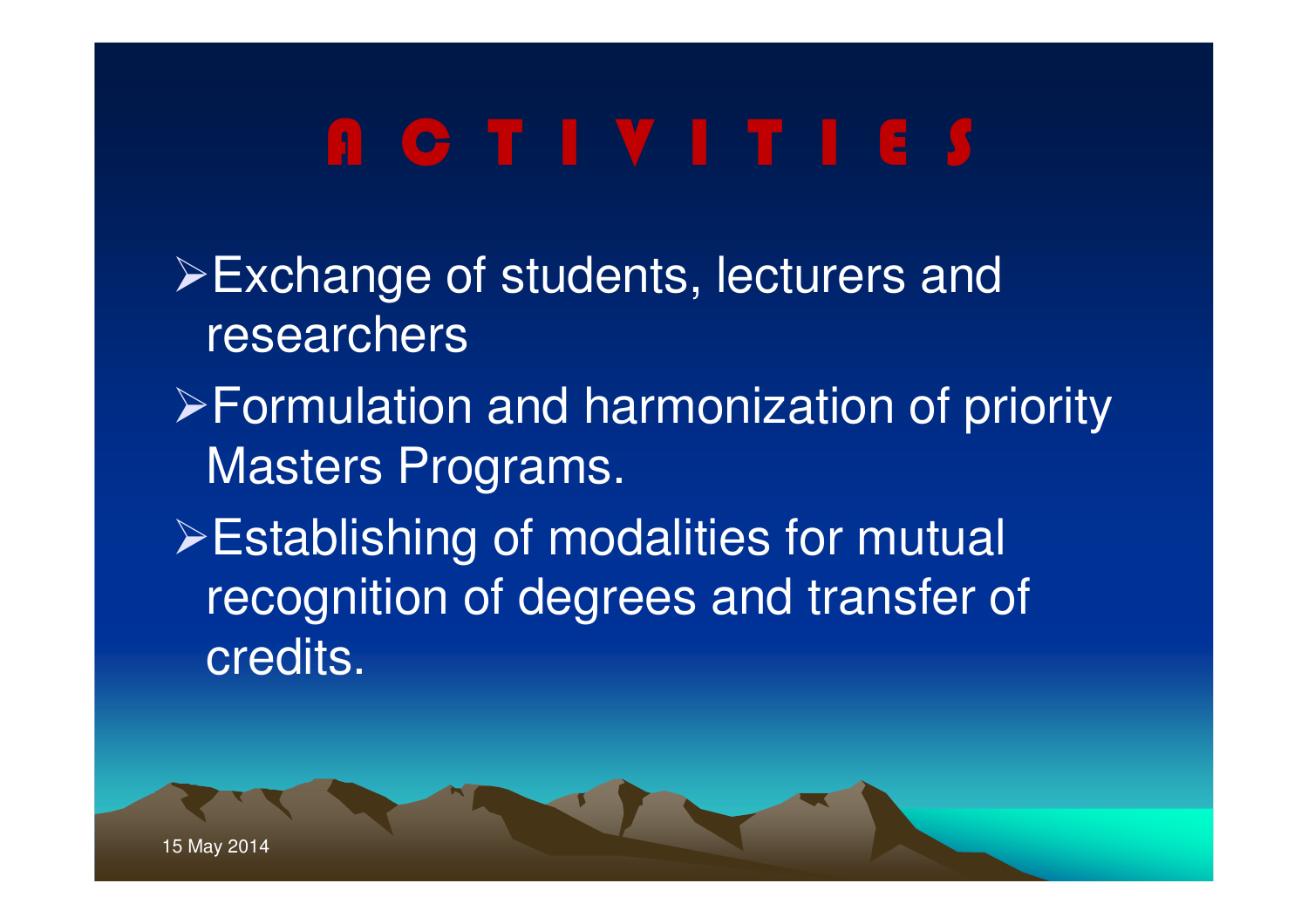**≻Awarding of AFRA** Fellowships/Scholarships to brilliant young nuclear scientists/engineers.**≻Serving as a facilitator for communication** and cooperation between AFRA-NEST member institutions and other regional and global networks.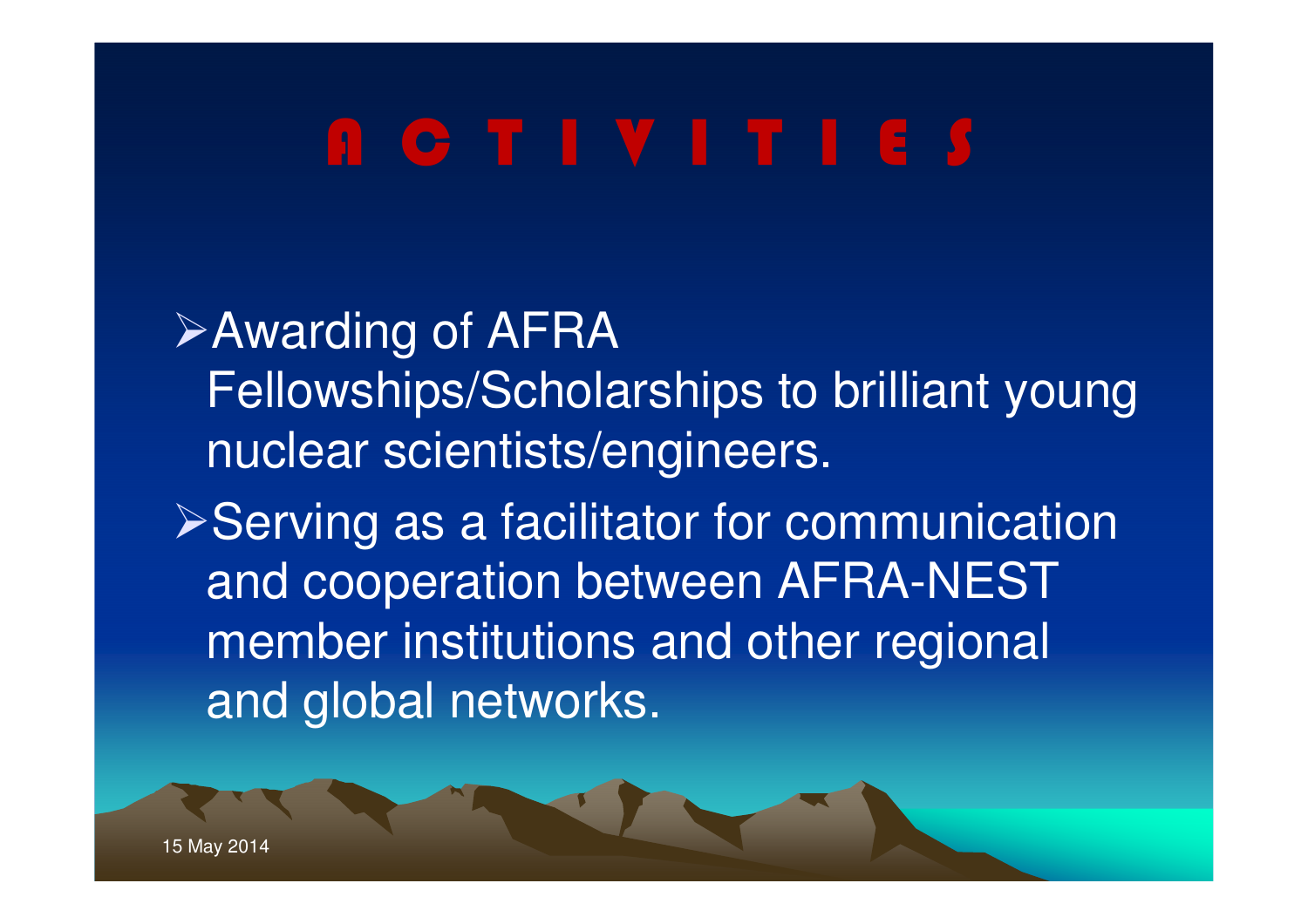AFRA-NEST would complement existing IAEA initiatives in focusing on education and would fit into existing IAEA frameworks.

AFRA-NEST will address common problems related to nuclear education, training and outreach (NETO) as part of the IAEA's programme on nuclear knowledge management.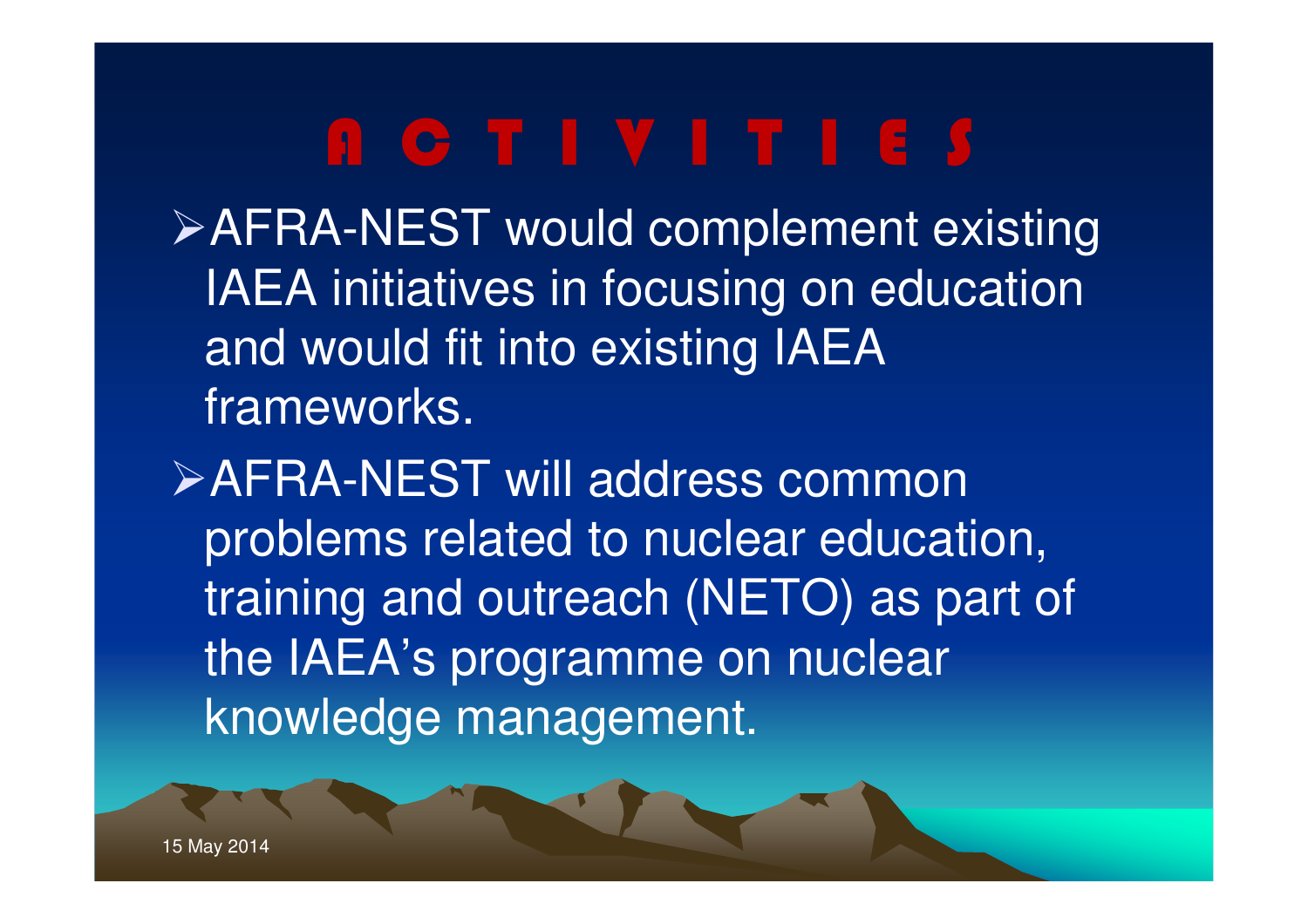#### RECOMMENDATIONS

- The NKM Unit of the IAEA should continue assisting with the restructuring of the LMS portal of AFRA-NEST.
- Higher Commitment from the AFRA MSs.
- Support for free-flow of information between members.
- Closer Cooperation & Experience Exchanges with other Regional Networks & IAEA

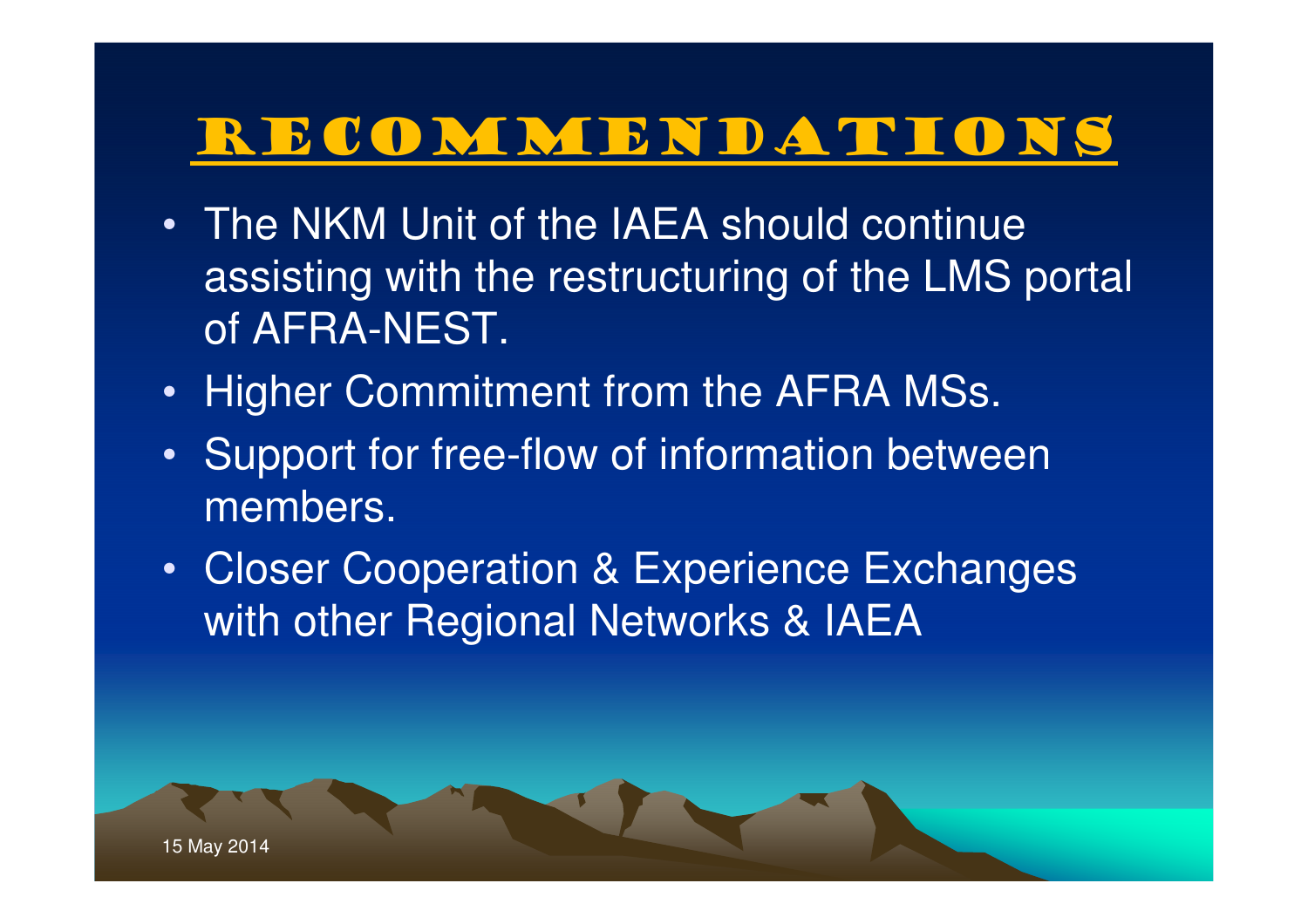### Conclusion

- Regional Networks could serve a **Regional Networks could serve as a common platform to meet the needs for human resource development.**
- • **With AFRA-NEST, International cooperation would be strengthened.**
- $\bullet$  **Systematic integration and sharing of available nuclear training resources.**
- • **Cost of training future nuclear experts could drastically be reduced.**